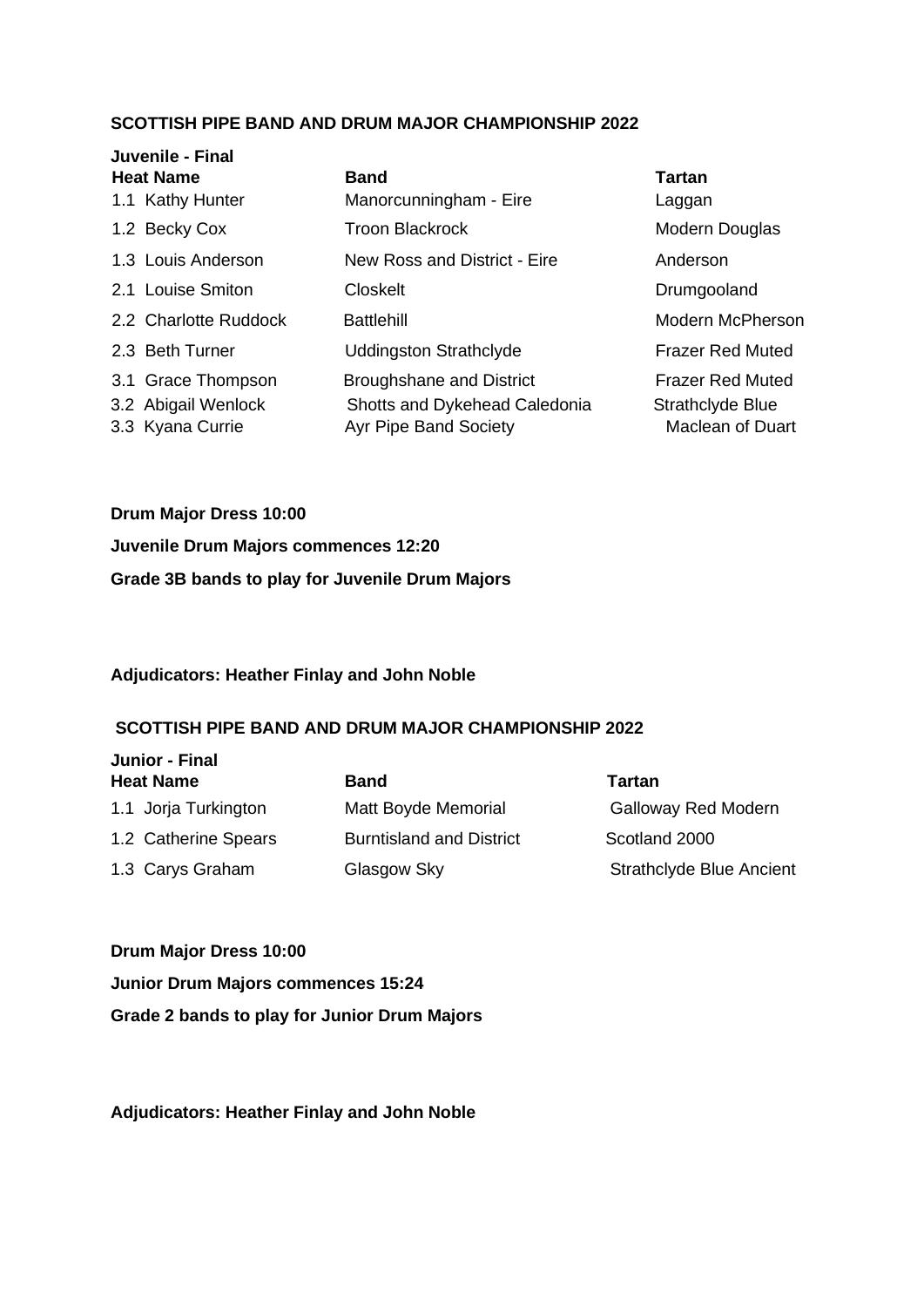## **SCOTTISH PIPE BAND AND DRUM MAJOR CHAMPIONSHIP 2022 Adult - Final**

| <b>Heat Name</b> |                           | <b>Band</b>                           | <b>Tartan</b>                     |
|------------------|---------------------------|---------------------------------------|-----------------------------------|
|                  | 1.1 Gibb Fraser           | Royal Burgh of Annan                  | Red Modern MacLauchlan            |
|                  | 1.2 Michael Binder        | Royal High                            | Royal High School Tartan          |
|                  | 1.3 Sarah Paterson        | Vale of Atholl                        | Murray of Atholl                  |
|                  | 1.4 Kevan Renton          | Johnstone                             | <b>Blue Ramsay</b>                |
|                  | 2.1 Rowan Murdoch         | Johnstone                             | <b>Blue McKay</b>                 |
|                  | 2.2 Andrea Stevenson      | Gransha                               | <b>Royal Stewart</b>              |
|                  | 2.3 Jason Price           | Ravara                                | <b>McBeth</b>                     |
|                  | 2.4 James Kennedy         | <b>Closkelt</b>                       | Drumgooland                       |
|                  | 3.1 Lauren Hanna          | Lomond and Clyde                      | Edinburgh                         |
|                  | 3.2 Michael Leitch        | <b>Portlethen and District</b>        | Portlethen and District           |
|                  | 3.3 Graham Wilson         | <b>Penicuik and District</b>          | Muted mcnaughton                  |
|                  | 3.4 Jamie Cupples         | Mackenzie Caledonian                  | <b>Ancient Mackenzie</b>          |
|                  | 4.1 Katie Bicker          | <b>Marlacoo and District</b>          | MacLean of Duart                  |
|                  | 4.2 Vikki Singer          | <b>McDonald Memorial</b>              | <b>Help For Heroes</b>            |
|                  | 4.3 Emma Barr             | <b>Field Marshal Montgomery</b>       | Drumalig                          |
|                  | 5.1 Liam Renton           | <b>Inveraray and District</b>         | <b>Ancient MacCallum</b>          |
|                  | 5.2 ANDY LYON             | Royal Burgh of Stirling               | Stirling/bannockburn              |
|                  | 5.3 Kathryn McKeown       | <b>Battlehill</b>                     | Roxborough                        |
|                  | 6.1 Kara Gilmour          | <b>Police Scotland and Federation</b> | <b>Scottish Police Federation</b> |
|                  | 6.2 Andrea McKeown Gibson | <b>Battlehill</b>                     | Roxborough                        |
|                  | 6.3 Jordan Hamlett        | St Laurence O'Toole - Eire            | Green                             |

**Drum Major Dress 10:00 Adult Drum Majors Heats 11:16 Grade 3B bands to play for Adult Drum Majors Adult Drum Majors Finals commences 15:42 Grade 2 bands to play for Adult Drum Majors Final** 

**Adjudicators: Heather Finlay and John Noble**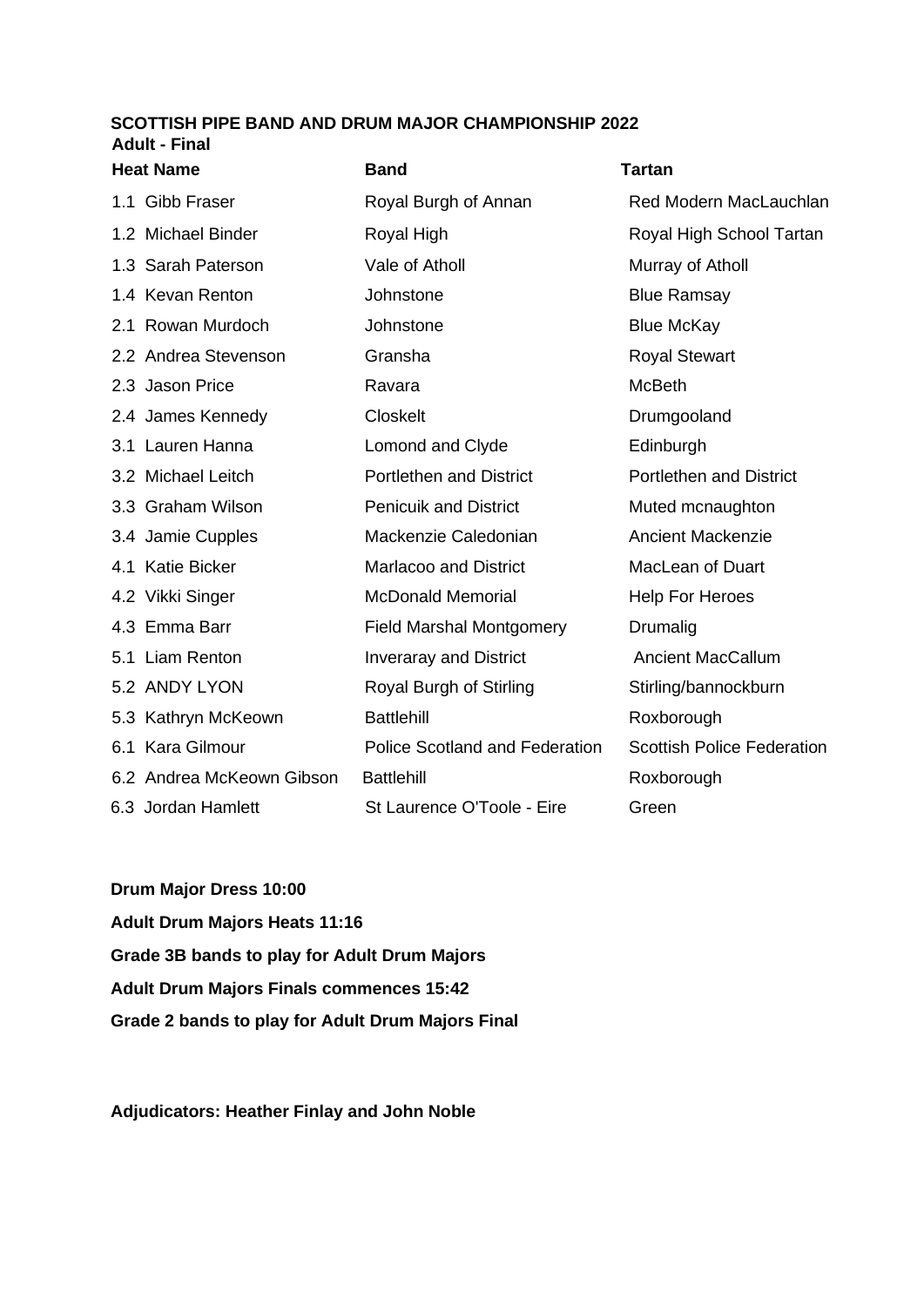# **SCOTTISH PIPE BAND AND DRUM MAJOR CHAMPIONSHIP 2022 NOVICE JUVENILE B - Final**

|                       | <b>No Time</b> | <b>Band</b>                          | <b>Pipe Major</b>    |
|-----------------------|----------------|--------------------------------------|----------------------|
| 1.                    | 10:00          | Lochgelly High School                | Greig Canning        |
| $\mathbf{2}^{\prime}$ | 10:08          | Oban High School                     | Angus MacColl Jnr    |
| 3                     | 10:16          | Gordon's School                      | Iona Scotson         |
| 4                     | 10:24          | Renfrewshire Schools                 | Caitlan MacDonald    |
| 5                     | 10:32          | Oban High School Development Band    | Angus MacColl        |
| 6                     | 10:40          | Isle of Arran Music School           | Ross Miller          |
| $7^{\circ}$           | 10:48          | St Columba's School - Kilmacolm      | <b>Gordon Bruce</b>  |
| 8                     | 10:56          | North Lanarkshire Schools            | Darren Sommerville   |
| 9                     | 11:04          | Peoples Ford Boghall and Bathgate    | <b>Matthew Keith</b> |
|                       | 10 11:12       | <b>High School of Dundee</b>         | David Wilton         |
|                       | 11 11:20       | <b>Burntisland and District</b>      | Craig Hooper         |
|                       | 12 11:28       | Preston Lodge High School Pipe Band  | Finlay Frame         |
|                       | 13 11:36       | <b>Bucksburn and District Novice</b> | Neil Mitchell        |
|                       |                |                                      |                      |

**Adjudicators: William Garrett, Alvis Kerr, Lee Innes, Donald MacPhee**

# **SCOTTISH PIPE BAND AND DRUM MAJOR CHAMPIONSHIP 2022**

## **NOVICE JUVENILE A - Final**

| No Time Band |                                      | <b>Pipe Major</b>       |
|--------------|--------------------------------------|-------------------------|
| 1 10:00      | <b>Stirling and District Schools</b> | Chris Gibb              |
| 2 10:08      | George Heriot's School               | <b>William McIntyre</b> |
| 3 10:16      | George Watson's College - Novice     | Ross Harvey             |
| 4 10:24      | Dollar Academy                       | Callum Beaumont         |

**Adjudicators: Ross Walker, Jim Wark, Arthur Cooke, Jennifer Hutcheon**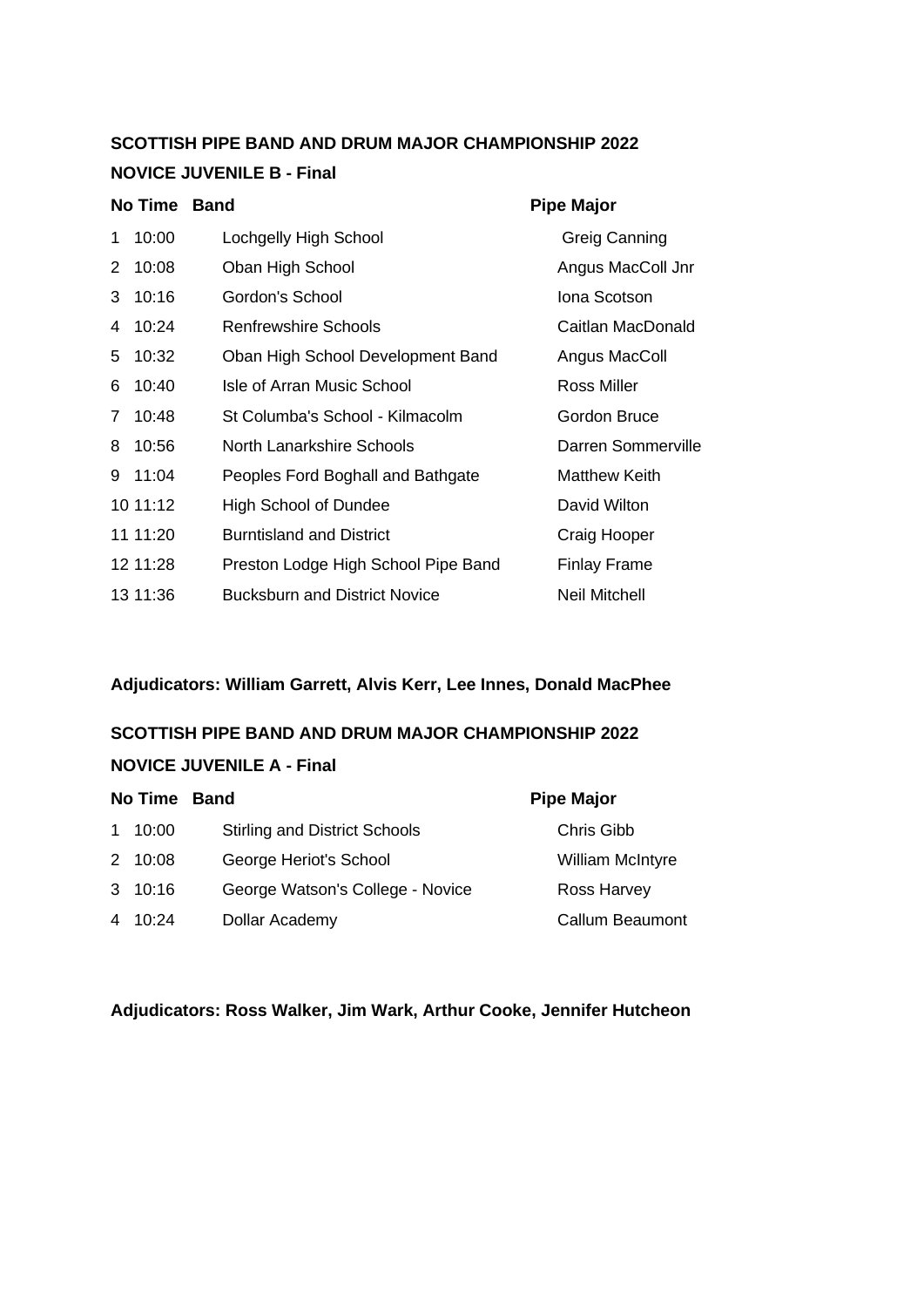| <b>FOUR B - Final</b> |  |
|-----------------------|--|
|-----------------------|--|

|   | No Time Band |                                              | <b>Pipe Major</b>       |
|---|--------------|----------------------------------------------|-------------------------|
| 1 | 13:25        | Stockbridge                                  | <b>Christopher Fife</b> |
| 2 | 13:33        | Ellon and District Royal British Legion      | Elaine Strachan         |
| 3 | 13:41        | City of Discovery                            | <b>Scott Findlay</b>    |
| 4 | 13:49        | <b>Barrhead and District</b>                 | lain Grant              |
| 5 | 13:57        | Brisbane Boys' College Pipe Band - Australia | John James Allan        |
| 6 | 14:05        | 47TH Culter Boys Brigade                     | Andrew Patterson        |
| 7 | 14:13        | <b>Troon Blackrock</b>                       | <b>Mitchell Walker</b>  |
| 8 | 14:21        | <b>Dumfries</b>                              | Alan Maltman            |
| 9 | 14:29        | Govan Schools and Community                  | <b>Thomas Rankine</b>   |
|   | 10 14:37     | Helensburgh Clan Colquhoun                   | John Low                |
|   | 11 14:45     | Tulliallan                                   | Alan Stevenson          |
|   | 12 14:53     | Kilbarchan                                   | <b>Brian Knight</b>     |
|   | 13 15:01     | Fraserburgh Royal British Legion             | Andrew Buchan           |
|   | 14 15:09     | <b>Reading Scottish</b>                      | <b>Ronald Paterson</b>  |
|   | 15 15:17     | Paisley and District R.B.L                   | <b>Brian Robinson</b>   |
|   | 16 15:25     | Oldmeldrum Royal British Legion              | <b>Barry Tough</b>      |
|   | 17 15:33     | <b>Greyfriars Pipes and Drums</b>            | Mark Rennie             |
|   | 18 15:41     | Dunoon Argyll                                | Scott Wilson            |
|   | 19 15:49     | Peebles Ex-Servicemen's                      | <b>Tracey Thomson</b>   |
|   | 20 15:57     | East Kilbride                                | Craig Herbert           |

**Adjudicators: Ross Walker, Jim Wark, Arthur Cooke, Jennifer Hutcheon**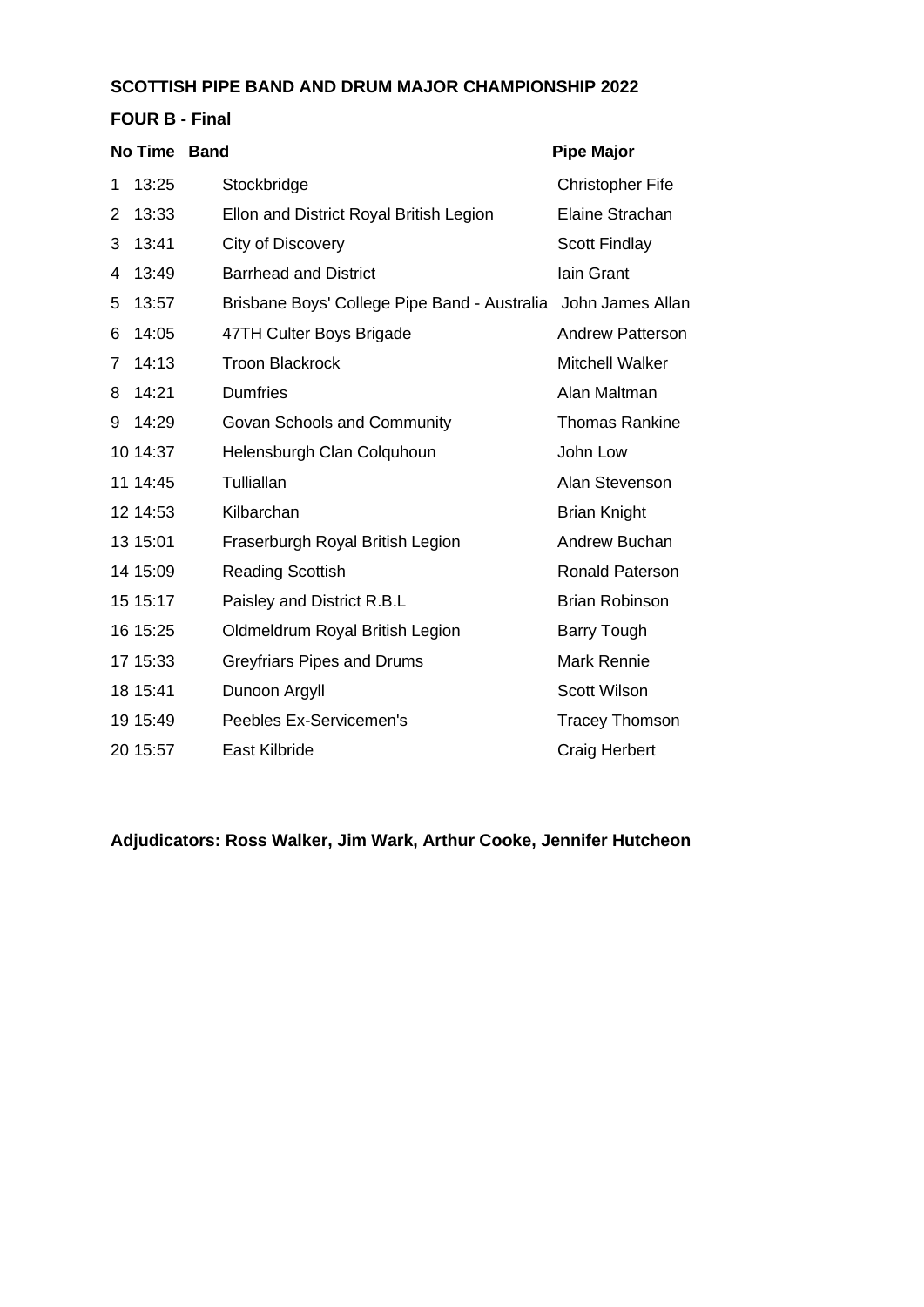#### **FOUR A - Final**

|              | <b>No Time</b> | <b>Band</b>                                                | <b>Pipe Major</b>      |
|--------------|----------------|------------------------------------------------------------|------------------------|
| 1            | 10:00          | <b>Ballyboley</b>                                          | <b>Andrew McAnally</b> |
| 2            | 10:08          | <b>Uddingston Strathclyde</b>                              | John Ligget            |
| 3            | 10:16          | <b>Kirkcaldy and District</b>                              | <b>William Wallace</b> |
| 4            | 10:24          | Royal Burgh of Stirling                                    | Amy Turnbull           |
| 5            | 10:32          | <b>Culter and District</b>                                 | <b>Andrew Byres</b>    |
| 6            | 10:40          | <b>Penicuik and District</b>                               | <b>Edward Hanratty</b> |
| $\mathbf{7}$ | 10:48          | Lower Clyde Pipes and Drums                                | Gordon McDermid        |
| 8            | 10:56          | Brisbane Boys' College Pipe Band - Australia Vaughn Parker |                        |
| 9            | 11:04          | Kinross and District                                       | <b>Stuart Scott</b>    |
|              | 1011:12        | <b>Camelon and District</b>                                | James Gavin            |
|              | 11 11:20       | Royal High                                                 | <b>Clare Miller</b>    |
|              | 12 11:28       | Vale of Atholl                                             | Gary Nimmo             |
|              | 13 11:36       | Rothesay and District                                      | <b>Neil Gillies</b>    |
|              | 14 11:44       | <b>Strathendrick</b>                                       | Colin Johnston         |

## **Adjudicators: Ken Eller, George Wilson, Stuart Coils, Paul Turner**

#### **SCOTTISH PIPE BAND AND DRUM MAJOR CHAMPIONSHIP 2022**

| <b>JUVENILE - Final</b>           |                                     |                       |  |  |
|-----------------------------------|-------------------------------------|-----------------------|--|--|
| No Time Band<br><b>Pipe Major</b> |                                     |                       |  |  |
| $1 \quad 12:20$                   | George Watson's College - Juvenile  | lain Simpson          |  |  |
| $2 \quad 12:28$                   | Dollar Academy                      | <b>Matthew Wilson</b> |  |  |
| 3 12:36                           | St Thomas Episcopal School - U.S.A. | Lyric Todkill         |  |  |
| 4 12:44                           | Preston Lodge High School           | Lee Moore             |  |  |

**Adjudicators: Sam Young, John Connor, Greg Dinsdale, Nat Russell**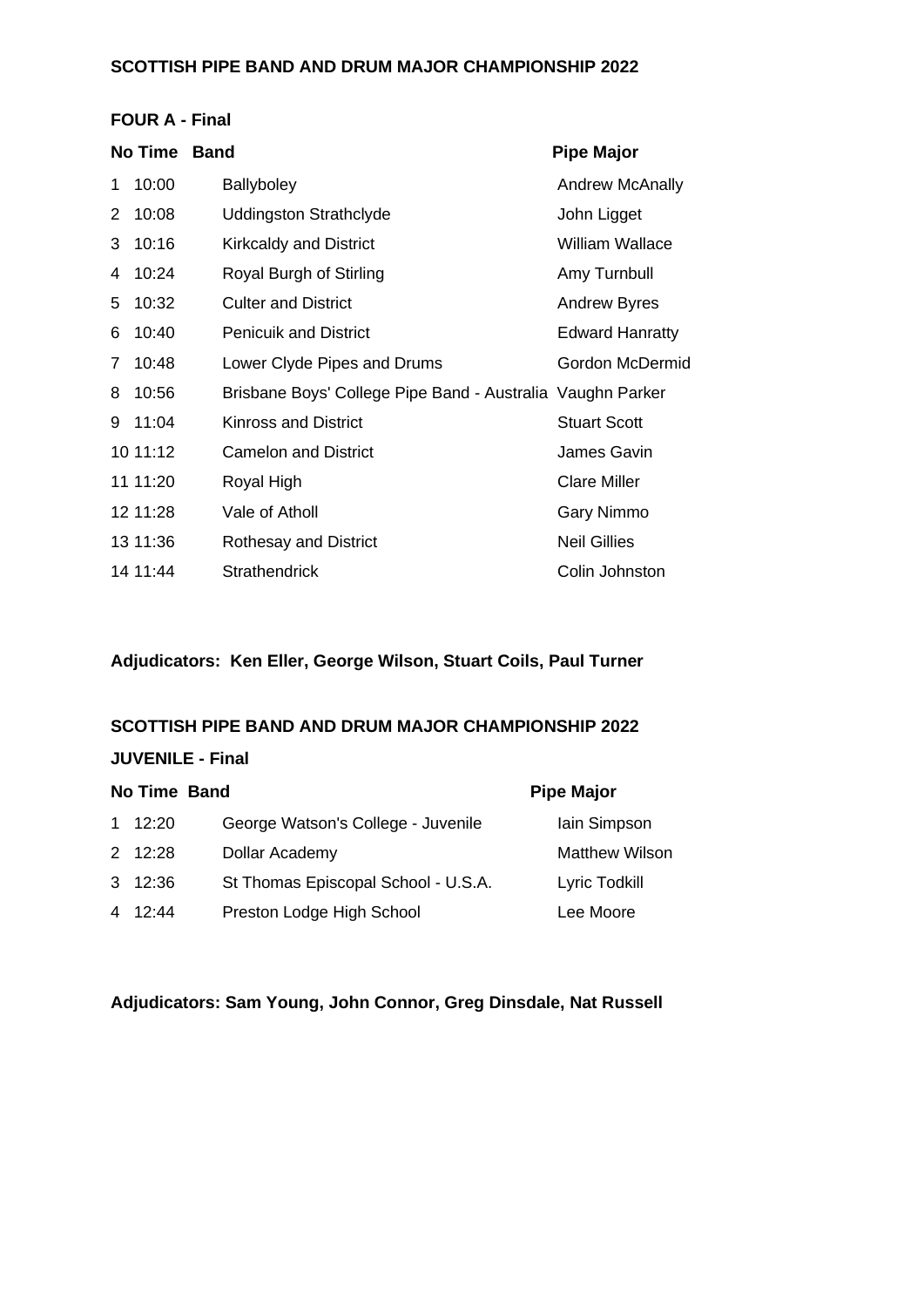### **THREE B - Final**

|    | No Time  | <b>Band</b>                                      | <b>Pipe Major</b>      |
|----|----------|--------------------------------------------------|------------------------|
| 1. | 11:00    | <b>Methil and District</b>                       | <b>Robert Barnes</b>   |
| 2  | 11:08    | Glenrothes and District 2010                     | lain Finlay            |
| 3  | 11:16    | <b>Scottish Borders</b>                          | <b>Stuart Robinson</b> |
|    | 4 11:24  | Ross and Cromarty Pipes and Drums School         | Niall Matheson         |
| 5  | 11:32    | Tweedvale                                        | <b>Bruce Gillie</b>    |
| 6  | 11:40    | Macanta                                          | <b>Anthony Doherty</b> |
| 7  | 11:48    | Pipes and Drums Scots Guards Association (South) | <b>Steven Duffy</b>    |
| 8  | 11:56    | Royal Scots Dragoon Guards Pipes and Drums       | Ben Duncan             |
|    | 9 12:04  | <b>Edradour Pitlochry and Blair Atholl</b>       | <b>Christy Kelly</b>   |
|    | 10 12:12 | Mid Argyll                                       | Stephen Clark          |
|    | 11 12:20 | Milngavie                                        | Gary Thomson           |
|    | 12 12:28 | Arbroath                                         | Ryan Kennedy           |
|    | 13 12:36 | <b>Ayr Pipe Band Society</b>                     | <b>Neil Hall</b>       |

**Adjudicators: Jim Semple, Tony Sloane, Jim Baxter, Jim Campbell**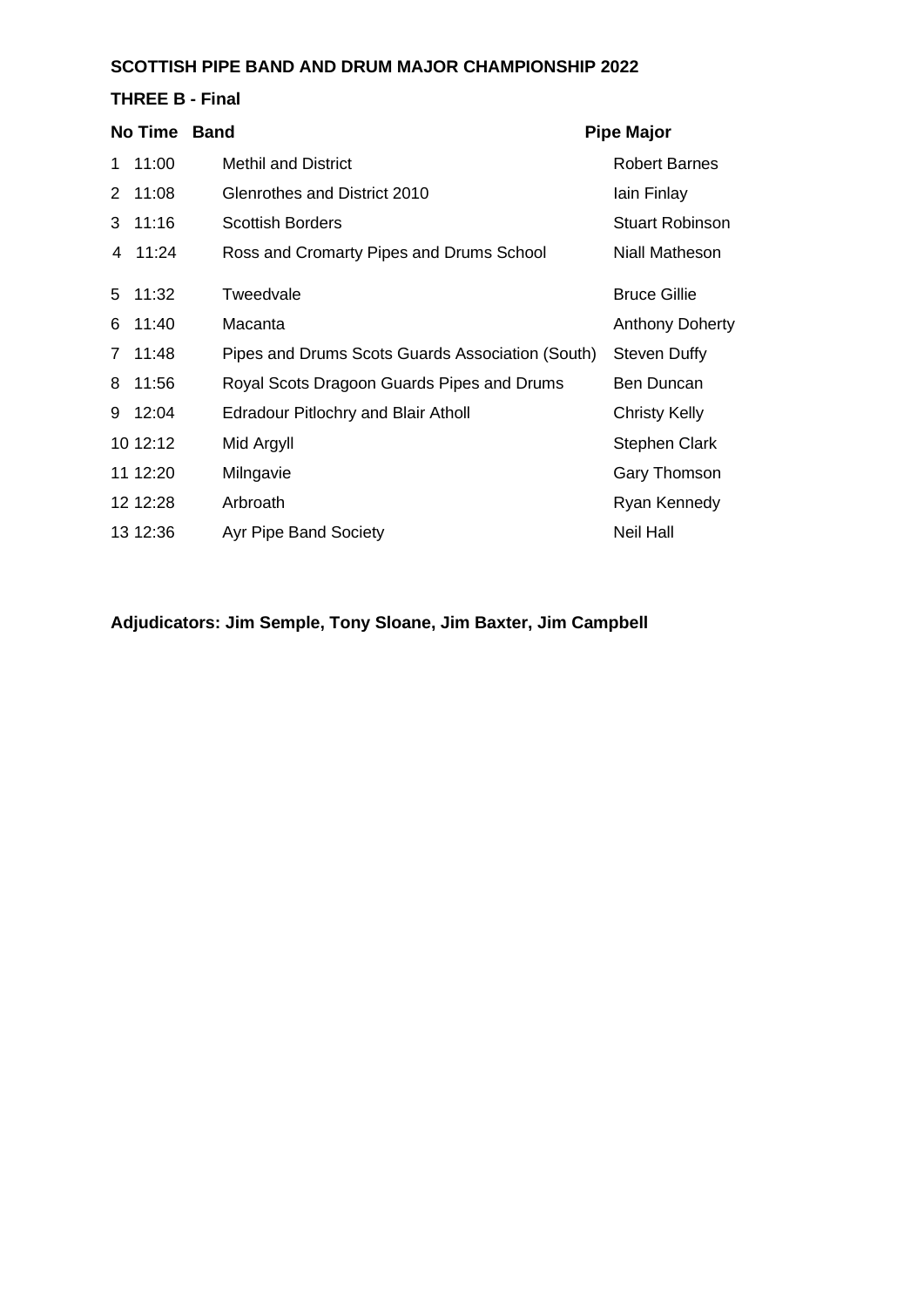#### **THREE A - Final**

|   | No Time Band |                                          | <b>Pipe Major</b>         |
|---|--------------|------------------------------------------|---------------------------|
| 1 | 13:00        | City of Inverness                        | <b>Scott Taylor</b>       |
| 2 | 13:08        | <b>Turriff and District</b>              | <b>Andrew Gray</b>        |
| 3 | 13:16        | City of Newcastle                        | <b>Andy Clark</b>         |
| 4 | 13:24        | Johnstone                                | Keith Andrew Bowes        |
| 5 | 13:32        | Vale of Atholl                           | Mark Stewart              |
| 6 | 13:40        | Denny and Dunipace Pipe Band Association | Craig Whyte               |
| 7 | 13:48        | Mackenzie Caledonian                     | <b>Stuart Brown</b>       |
| 8 | 13:56        | Royal Burgh of Stirling                  | David Turnbull            |
| 9 | 14:04        | Kilmarnock                               | Paul Warren               |
|   | 10 14:12     | Stockbridge                              | Euan Whitmore             |
|   | 11 14:20     | Tullylagan                               | <b>Stephen Swaile</b>     |
|   | 12 14:28     | Dunbar Royal British Legion              | <b>Alexander McCredie</b> |
|   | 13 14:36     | The Highlanders (4 Scots)                | Peter Grant               |
|   | 14 14:44     | Deeside Caledonia                        | Robert D M Grant          |
|   | 15 14:52     | Coalburn I.O.R.                          | <b>Steven McCall</b>      |
|   | 16 15:00     | <b>Buchan Peterson</b>                   | <b>Adam Newlands</b>      |

**Adjudicators: Ken Eller, George Wilson, Stuart Coils, Paul Turner**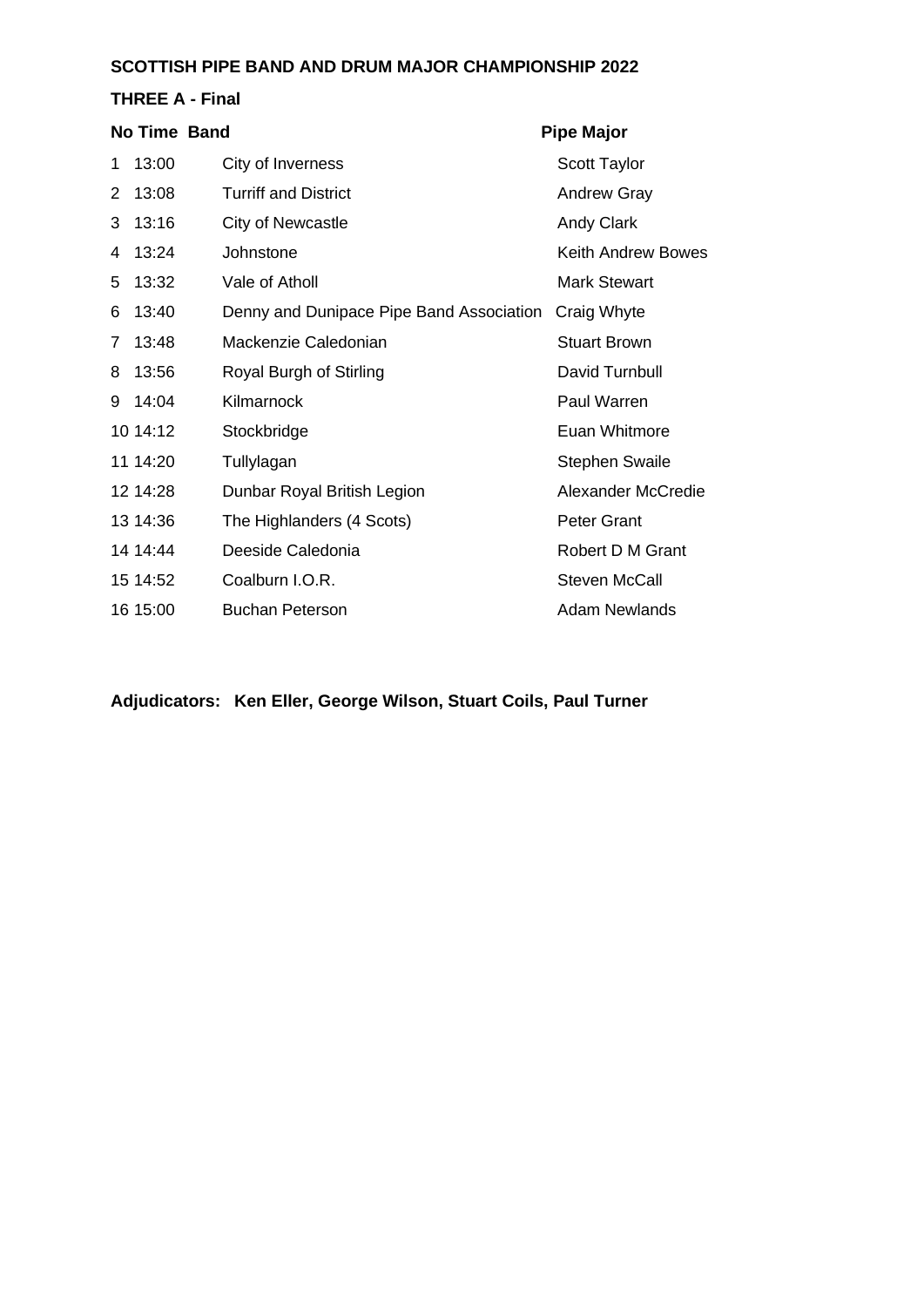|   | TWO - Final  |                                    |                       |  |
|---|--------------|------------------------------------|-----------------------|--|
|   | No Time Band |                                    | <b>Pipe Major</b>     |  |
| 1 | 13:45        | Kilchoman Distillery Isle of Islay | <b>Nigel Morris</b>   |  |
| 2 | 13:54        | Oban                               | <b>Andy Matthews</b>  |  |
| 3 | 14:03        | <b>Bucksburn and District</b>      | Jamie Tough           |  |
| 4 | 14:12        | St Joseph's - Eire                 | <b>Tim Farrelly</b>   |  |
| 5 | 14:21        | Uddingston                         | John Bowes            |  |
| 6 | 14:30        | City of Discovery                  | Ross McGregor         |  |
| 7 | 14:39        | Manorcunningham - Eire             | Gordon Carson         |  |
| 8 | 14:48        | City of Edinburgh                  | David Clunie          |  |
| 9 | 14:57        | <b>Buchan Peterson</b>             | <b>Peter Morrice</b>  |  |
|   | 10 15:06     | Royal Burgh of Annan               | Jamie Smith           |  |
|   | 11 15:15     | <b>Highland Granite</b>            | Scott Oliphant        |  |
|   | 12 15:24     | Mackenzie Caledonian               | Jamie Falconer        |  |
|   | 13 15:33     | <b>Portlethen and District</b>     | <b>Julie Brinklow</b> |  |
|   | 14 15:42     | Ravara                             | Samuel Connolly       |  |
|   | 15 15:51     | <b>Wallacestone and District</b>   | Neil Henderson        |  |

**Adjudicators: William Garrett, Alvis Kerr, Lee Innes, Donald MacPhee**